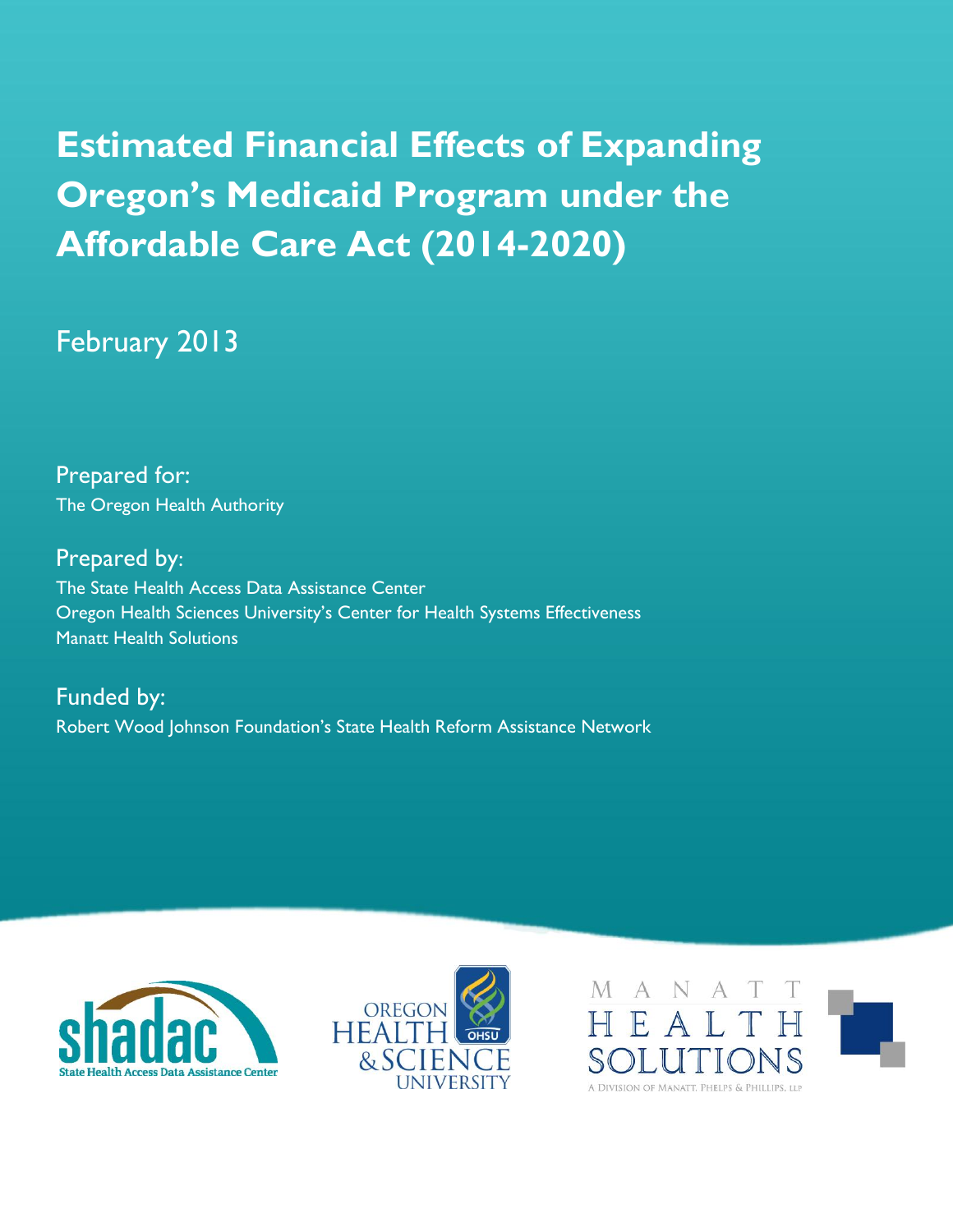## **Summary**

The Patient Protection and Affordable Care Act (ACA) calls for states to expand Medicaid to low income adults and provides federal funds to cover 100 percent of the costs of these "newly eligibles" from 2014 through 2016. The federal matching rate will then decrease over the next four years to 90 percent in 2020. In June 2012, the U.S. Supreme Court ruled on the constitutionality of key provisions of the ACA, and while the ruling did not change the Medicaid expansion provisions, it effectively made expansion optional for states. The purpose of this report is to provide information to Oregon policy makers as they consider the decision whether to expand Medicaid. The analysis was produced in collaboration by the State Health Access Data Assistance Center (SHADAC), Oregon Health Sciences University's Center for Health Systems Effectiveness (CHSE), and Manatt Health Solutions.

This analysis estimates the potential costs and benefits of the ACA Medicaid expansion to the State of Oregon. It assesses the effect on state general funds, other state funds and the overall impact on health care expenditures. The expenditure estimates incorporated in this analysis are net of the effects of Oregon's health system transformation. Without health system transformation, the costs of expansion would increase.

In summary, if Oregon chooses to expand Medicaid, it will provide coverage to more than 240,000 newly eligible Oregonians and encourage approximately 20,000 previously eligible Oregonians to enroll in coverage. This will generate \$11.3 billion in federal health care expenditures and a net savings of \$79 million to the state general fund.

\$79 million savings to the state general fund results from:

- \$591 million in spending on new coverage;
- \$321 million in general fund savings due to enhanced federal matching funds from transitioning some adults into the newly eligible group and reduced state costs to serve the uninsured and cover public employees and educators; and
- \$349 million in tax revenue due to increased economic activity generated by this new federal investment in Oregon (\$320 million in personal income tax and \$29 million in corporate).

\$11.3 billion in new federal Medicaid spending results from:

- \$10.2 billion for new coverage; and
- \$1.1 billion funding OHP Standard and select other current Medicaid eligibles at the new federal matching rate.

**Tables 1 and 2** summarize these effects by funding source. **Table 1** presents the information by biennium and **Table 2** provides a summary by type of effect. In both tables, expenditures currently covered by general or other funds that would be replaced by federal funds under an expansion are included both as savings to the general or other fund and as new federal funding.

In addition to the financial benefits to the State, it is important to consider the effect of health insurance on the 240,000 newly eligible individuals who will receive coverage. The Oregon Health Study found that individuals with coverage increased their perceived mental and physical health status and decreased medical debt. The text box on page three highlights some of the benefits that health insurance will provide to newly covered Oregonians.

|                                               | 2013-2015<br><b>Biennium</b> | 2015-2017<br><b>Biennium</b> | 2017-2019<br><b>Biennium</b> | <b>SFY 2020</b> | <b>SFY</b><br>2014-2020 |
|-----------------------------------------------|------------------------------|------------------------------|------------------------------|-----------------|-------------------------|
| Effect on general fund<br>expenditures        | (\$89)                       | (\$112)                      | \$49                         | \$73            | (\$79)                  |
| Effect on other/lottery funds<br>expenditures | $(\$214)$                    | (\$339)                      | (\$364)                      | (\$192)         | (\$1,109)               |
| New federal funding and tax<br>revenue        | \$1,882                      | \$3,811                      | \$3,922                      | \$2,021         | \$11,635                |
| Net effect on health care<br>expenditures     | \$1,578                      | \$3,359                      | \$3,607                      | \$1,903         | \$10,448                |

#### **Table 1. ACA Medicaid Expansion Projected Financial Effect on Oregon, 2014 to 2020** *(Dollars in millions)*

Note: Positive numbers represent expenditures; negative numbers (in parentheses) represent program savings or revenue offsets.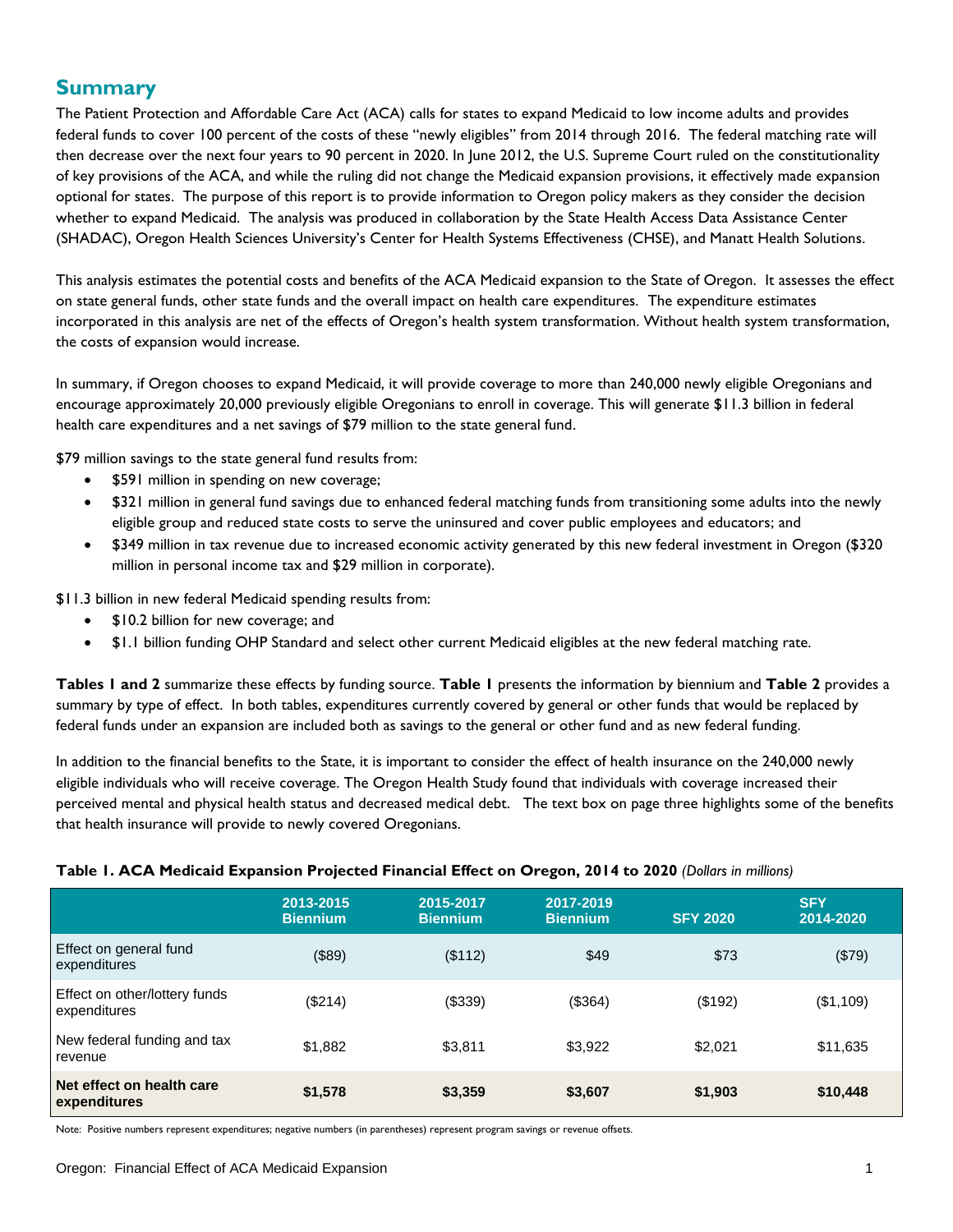## **Table 2. ACA Medicaid Expansion Projected Financial Effect on Oregon by Funding Source, 2014 to 2020**

*(Dollars in millions)*

| <b>Type of Effect</b>                                                 | <b>Effect on General</b><br><b>Fund</b><br><b>Expenditures</b> | <b>Effect on</b><br><b>Other/Lottery Funds</b><br><b>Expenditures</b> | <b>New Federal</b><br><b>Funding and Tax</b><br><b>Revenue</b> | <b>Net Effect on</b><br><b>Health Care</b><br><b>Expenditures</b> |
|-----------------------------------------------------------------------|----------------------------------------------------------------|-----------------------------------------------------------------------|----------------------------------------------------------------|-------------------------------------------------------------------|
| Expansion to newly eligible<br>(excludes OHP Standard)                | \$433                                                          |                                                                       | \$9,913                                                        | \$10,346                                                          |
| New enrollment by previously eligible<br>(welcome mat effect)         | \$158                                                          |                                                                       | \$278                                                          | \$436                                                             |
| <b>New Coverage Subtotal</b>                                          | \$591                                                          |                                                                       | \$10,191                                                       | \$10,782                                                          |
| Transitioning select Medicaid enrollees to<br>newly eligible category | (\$24)                                                         |                                                                       | \$24                                                           |                                                                   |
| Savings to state programs for uninsured                               | (\$204)                                                        |                                                                       |                                                                | (\$204)                                                           |
| Transitioning OHP Standard to newly eligible<br>category              |                                                                | (\$1,072)                                                             | \$1,072                                                        |                                                                   |
| Premium reductions for PEBB & OEBB                                    | (\$93)                                                         | (\$37)                                                                |                                                                | (\$130)                                                           |
| <b>Savings Subtotal</b>                                               | (\$321)                                                        | (\$1,109)                                                             | \$24                                                           | (\$334)                                                           |
| <b>Net Cost of Coverage</b>                                           | \$270                                                          | (\$1,109)                                                             | \$11,286                                                       | \$10,448                                                          |
| State tax revenue from economic activity                              | (\$349)                                                        |                                                                       | \$349                                                          |                                                                   |
| <b>Net Effect of Expansion</b>                                        | (\$79)                                                         | (\$1,109)                                                             | \$11,635                                                       | \$10,448                                                          |

Notes: Positive numbers represent expenditures; negative numbers (in parentheses) represent program savings or revenue offsets. Numbers that appear twice in a row represent a change in funding source (general or other funds to federal funds).

#### **About SHADAC**

The University of Minnesota's State Health Access Data Assistance Center (SHADAC) is an independent health policy research center that helps states collect and use data to inform health policy. For information about SHADAC, please visit [www.shadac.org.](http://www.shadac.org/)

#### **About The Center for Health Systems Effectiveness**

The Center for Health Systems Effectiveness (CHSE) at Oregon Health and Science University serves health services researchers at OHSU and throughout the region. The Center undertakes research to achieve the Triple Aim of improving the population health, improving patient experience, and reducing the per capita costs of care. The Center focuses on quantitative analyses, with a particular emphasis on state health policy and health economics.

#### **About Manatt Health Solutions**

Manatt Health Solutions is a division of Manatt, Phelps & Phillips, LLP. Its interdisciplinary team provides strategic business advice, policy analysis, project implementation, and coalition-building and advocacy services to clients in the areas of, healthcare access and coverage, development of new healthcare delivery system models and health information technology. MHS professionals also provide counsel on financing, reimbursement, restructurings, and mergers and acquisitions to clients in the healthcare sector. For more information, visit [www.manatthealthsolutions.com.](http://www.manatthealthsolutions.com/)

## **About The State Health Reform Assistance Network**

The State Health Reform Assistance Network (State Network) is a Robert Wood Johnson Foundation (RWJF) funded program dedicated to providing technical assistance to states in order to maximize coverage expansion under the Affordable Care Act (ACA). For information and resources, visit [http://www.statenetwork.org.](http://www.statenetwork.org./)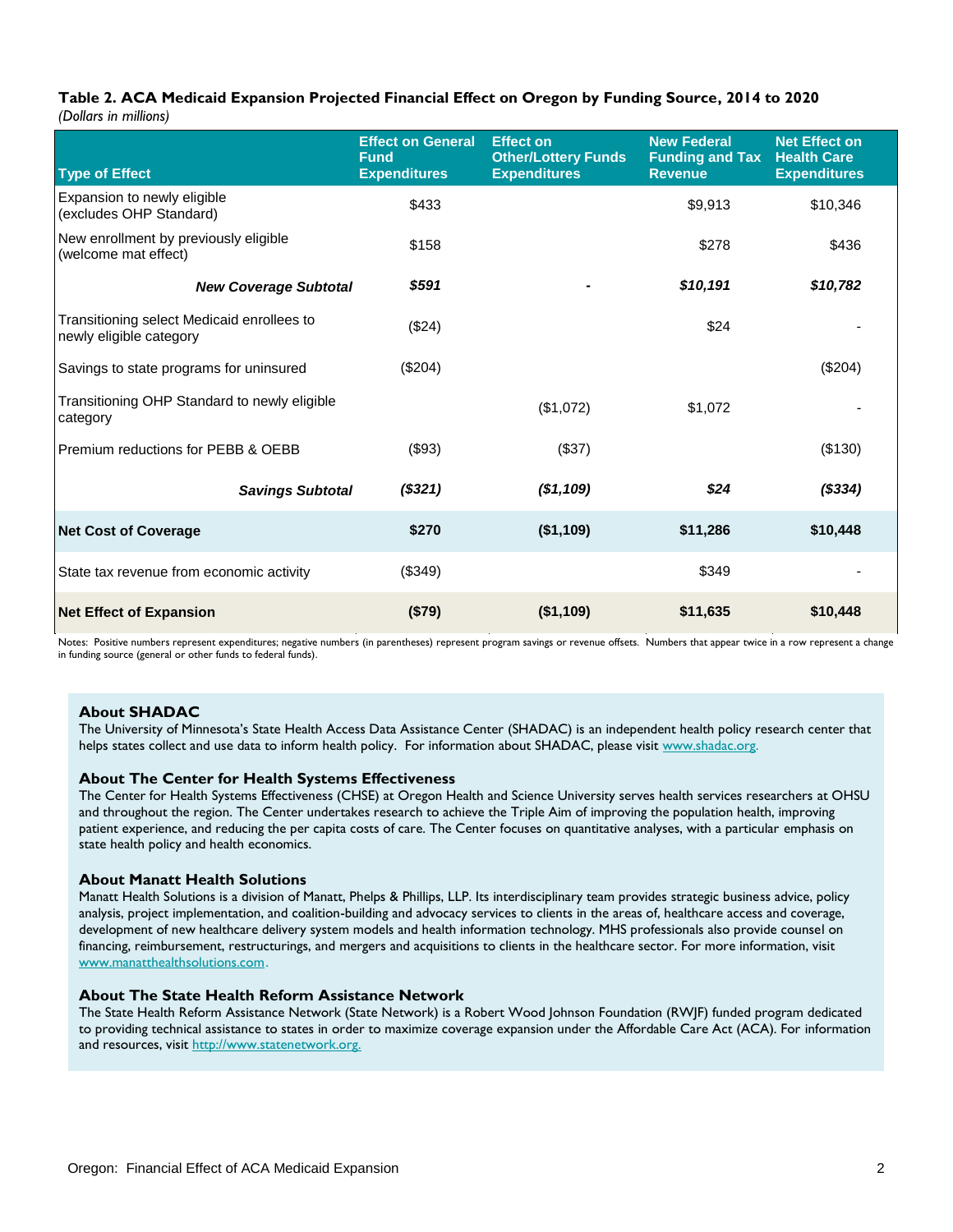## **Background**

The Affordable Care Act (ACA) calls for states to expand Medicaid to non-disabled adults aged 19-64 with incomes at or below 138 percent of the federal poverty level (FPL).<sup>1</sup> States will receive 100 percent Federal Medical Assistance Percentage (FMAP) for this "newly eligible" population from  $2014$  through  $2016<sup>2</sup>$  Starting in  $2017$ , match rates for the newly eligible will decline gradually until they reach 90 percent for 2020 and future years.

In June 2012, the U.S. Supreme Court ruled on the constitutionality of key provisions of the ACA, and while the ruling did not change the Medicaid expansion provisions, it held that the federal government could not withhold other federal matching funds in states that choose not to expand their Medicaid programs.<sup>3</sup> This ruling effectively allows states to opt out of the Medicaid expansion at any time.

To determine whether to opt out of the expansion, Oregon seeks to examine the economic effect of the expansion as well as its effect on the health and welfare of the residents of the State.

The following analysis is intended to provide information to Oregon policy makers as they consider the decision whether to expand Medicaid. The analysis was produced in three parts by the State Health Access Data Assistance Center (SHADAC), Oregon Health Sciences University's Center for Health Systems Effectiveness (CHSE) and Manatt Health Solutions. Part I examines the enrollment effects of the expansion and the associated costs of this new enrollment (SHADAC and Manatt); Part II projects the estimated savings to Oregon's budget as a result of the coverage expansion (SHADAC, Manatt, CHSE); and Part III projects the impact of new federal spending on employment and tax revenue (CHSE).

The analysis focuses specifically on the effects associated with a decision to implement the Medicaid expansion. It does not address the fiscal impacts of other mandatory components of the ACA (e.g., the effect of implementing a streamlined application for Medicaid and the health insurance exchange).

In addition, the analysis focuses on a seven-year time horizon (using the state fiscal year from June to July) to account for changes in the federal matching rate that are phased in between 2014 and 2020.

## **The Personal Impact of Health Insurance: The Benefits of Coverage**

Health insurance provides a clear benefit to the people receiving coverage. While health insurance is valuable to people for many reasons, several specific benefits have been researched using the Oregon Health Study (OHS).<sup>4</sup> Investigators compared individuals who were randomly assigned coverage to individuals without coverage and found that coverage had the following key health and financial outcomes:

- 24 percent increase in individuals rating their overall health as good/very good/excellent
- 16 percent increase in individuals rating their health as stable or improving over the last 6 months
- 12 percent increase in individuals who are not depressed (based on a clinical score)
- 21 percent decrease in the likelihood of having a medical bill in collections
- 20 percent decrease in the average amount owed in medical collections

In addition to the short term results found in the OHS, other studies have shown that expanding access to Medicaid is associated with fewer people dying. In a recent study, Harvard researchers found that states that expanded Medicaid eligibility for adults in the past decade reduced overall mortality rates.<sup>5</sup>

 <sup>1</sup>The ACA expands coverage to 133 percent FPL but includes a mandatory income disregard of 5% FPL, effectively extending eligibility for the Medicaid expansion to 138 percent FPL (\$15,415 for an individual and \$31,809 for a family of four in 2012). <sup>2</sup> The Federal Medical Assistance Percentage (FMAP) determines the federal share of the cost of Medicaid services in the state. It is based on a formula in the federal Medicaid statute that is derived from state per capita income, with lower income states receiving higher FMAPs. Rates range from 50 percent to 74 percent across the U.S. Currently, Oregon's FMAP is 63.14 percent for adults and 66.34 percent for children. <sup>3</sup> *NFIB v. Sebelius. Letter of interpretation* from Secretary of Health and Human Services Kathleen Sebelius to Governors, US Department of Health and Human Services, July 10, 2012. Available at [http://capsules.kaiserhealthnews.org/wp](http://capsules.kaiserhealthnews.org/wp-content/uploads/2012/07/Secretary-Sebelius-Letter-to-the-Governors-071012.pdf)[content/uploads/2012/07/Secretary-Sebelius-Letter-to-the-Governors-071012.pdf](http://capsules.kaiserhealthnews.org/wp-content/uploads/2012/07/Secretary-Sebelius-Letter-to-the-Governors-071012.pdf)

 $\overline{\phantom{a}}$ <sup>4</sup> "Preparing for Medicaid Expansion: How the Oregon Health Study can Help Oregon Prepare for 2014". Oregon Health Authority.

 $<sup>5</sup>$  Sommers, B., Baicker, K., and Epstein, A. 2012. "Mortality and Access to Care among</sup> Adults after State Medicaid Expansions". New England Journal of Medicine. 367:1025-1034.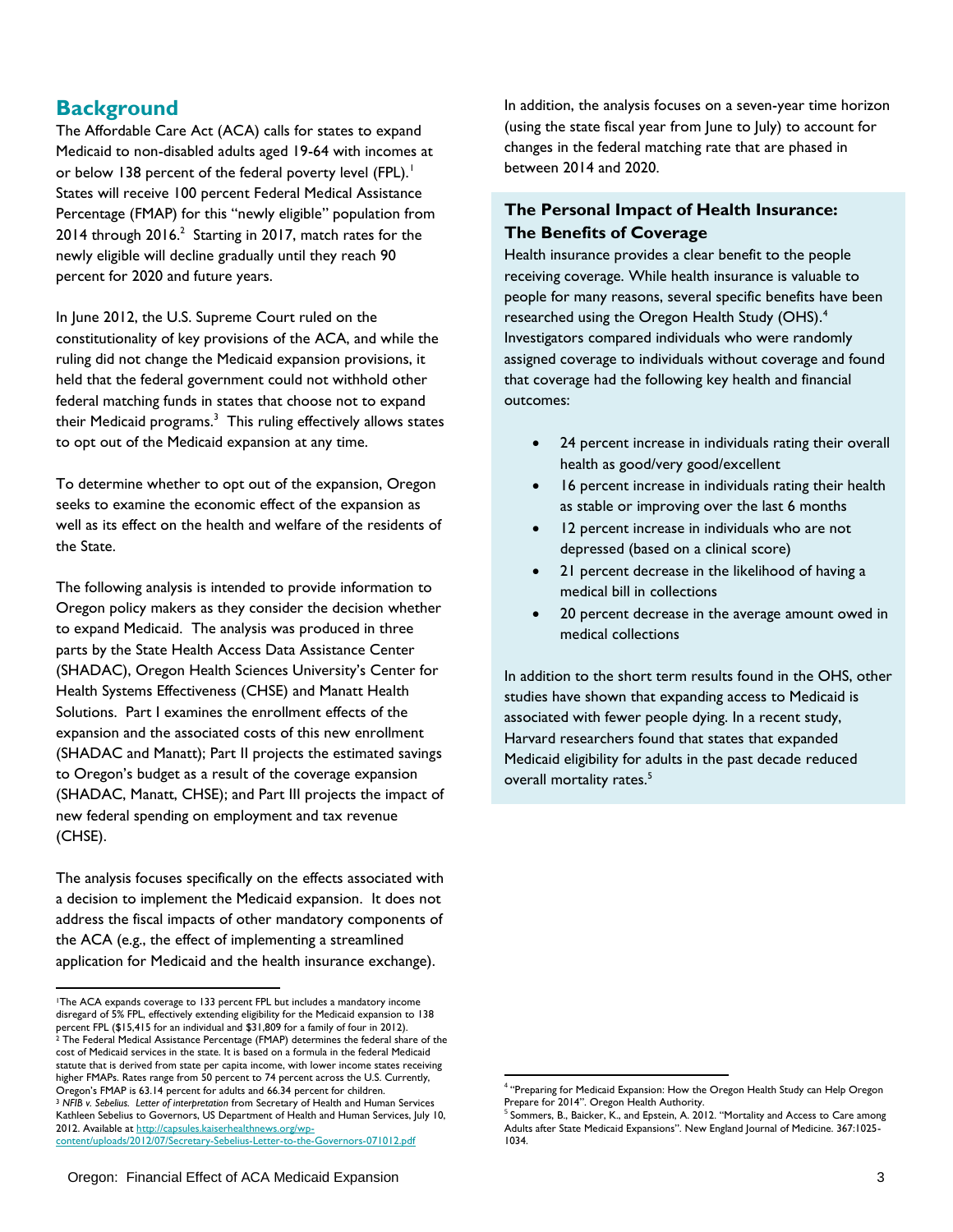## **Part 1: Enrollment and Associated New Costs of the ACA Medicaid Expansion**

This section of the analysis projects the potential enrollment gains from the ACA Medicaid expansion in Oregon and new costs associated with this increase in coverage. To assess the cost of the Medicaid expansion, two areas of new enrollment must be considered (discussed in detail below):

- 1. The newly eligible population
- 2. Those who were previously eligible but not enrolled (i.e., those who enrolled due to the "welcome mat effect")

## **Cost of the Newly Medicaid Eligible**

This portion of the analysis outlines the costs of new enrollment among those newly eligible for Medicaid.<sup>6</sup> As shown in **Table 3**, Medicaid enrollment in 2020 by newly eligible adults in Oregon is estimated at 245,000. These enrollees will receive a higher federal matching rate than will enrollees who were eligible under pre-ACA eligibility rules, and all of the health care costs for this group will be borne by the federal government for the first three years.

Costs to the State related to the newly eligible include higher administrative costs due to increased enrollment and, beginning in 2017, state matching funds for health care services. The estimated seven-year state cost of the newly eligible is \$433 million, which is accompanied by an influx of 10 billion in federal dollars.

#### *Key Data and Assumptions*

The newly eligible enrollment projection was developed using the SHADAC Projection Model (additional information below). Existing research does not provide clear and consistent evidence regarding how many newly eligible individuals are likely to enroll in Medicaid. The high newly eligible participation rate assumed in this analysis was developed in consultation with state officials and is supported by the State's experience of high participation among Oregon

## **Table 3: Effect of ACA Medicaid Expansion – Newly Eligible**

*(Dollars in millions with the exception of per member per month (PMPM) rates)*

| <b>State Fiscal Years</b><br>(July - June)          | <b>SFY</b><br>$13 - 14$ | <b>SFY</b><br>$14 - 15$ | <b>SFY</b><br>$15 - 16$ | <b>SFY</b><br>$16 - 17$ | <b>SFY</b><br>$17 - 18$ | <b>SFY</b><br>18-19 | <b>SFY</b><br>19-20 | 2013-2020<br><b>Total</b> |
|-----------------------------------------------------|-------------------------|-------------------------|-------------------------|-------------------------|-------------------------|---------------------|---------------------|---------------------------|
| Newly eligible enrollees<br>(excludes OHP Standard) | 18,100                  | 222,700                 | 241,600                 | 242,400                 | 243,300                 | 244,200             | 245,000             |                           |
| <b>PMPM</b>                                         | \$527                   | \$541                   | \$560                   | \$579                   | \$599                   | \$619               | \$640               |                           |
| Cost of health benefits                             | \$115                   | \$1,447                 | \$1,623                 | \$1,684                 | \$1,748                 | \$1,813             | \$1,882             | \$10,312                  |
| FMAP - health benefits                              | 100%                    | 100%                    | 100%                    | 98%                     | 95%                     | 94%                 | 92%                 |                           |
| Administrative costs                                | \$4                     | \$8                     | \$8                     | \$6                     | \$5                     | \$3                 | \$2                 | \$34                      |
| FMAP - administrative                               | 50%                     | 50%                     | 50%                     | 50%                     | 50%                     | 50%                 | 50%                 |                           |
| Total cost of newly eligible                        | \$118                   | \$1,455                 | \$1,631                 | \$1,690                 | \$1,752                 | \$1,816             | \$1,883             | \$10,346                  |
| <b>Federal share</b>                                | \$116                   | \$1,451                 | \$1,627                 | \$1,645                 | \$1,654                 | \$1,697             | \$1,723             | \$9,913                   |
| <b>State share</b>                                  | \$2                     | \$4                     | \$4                     | \$45                    | \$98                    | \$119               | \$161               | \$433                     |

Notes: Calendar year federal matching rates specified in the ACA have been averaged to reflect Oregon's fiscal year (July-June). Federal and state spending includes allocated administrative costs. Numbers may not sum to total due to rounding.

 $\overline{a}$ <sup>6</sup> In addition to new enrollment among those newly eligible, those currently in the Oregon Health Plan (OHP) Standard program will be treated as "newly eligible" adults for the purposes of FMAP claiming and will receive enhanced FMAP rates. The savings from the current OHP Standard program are discussed later in the brief.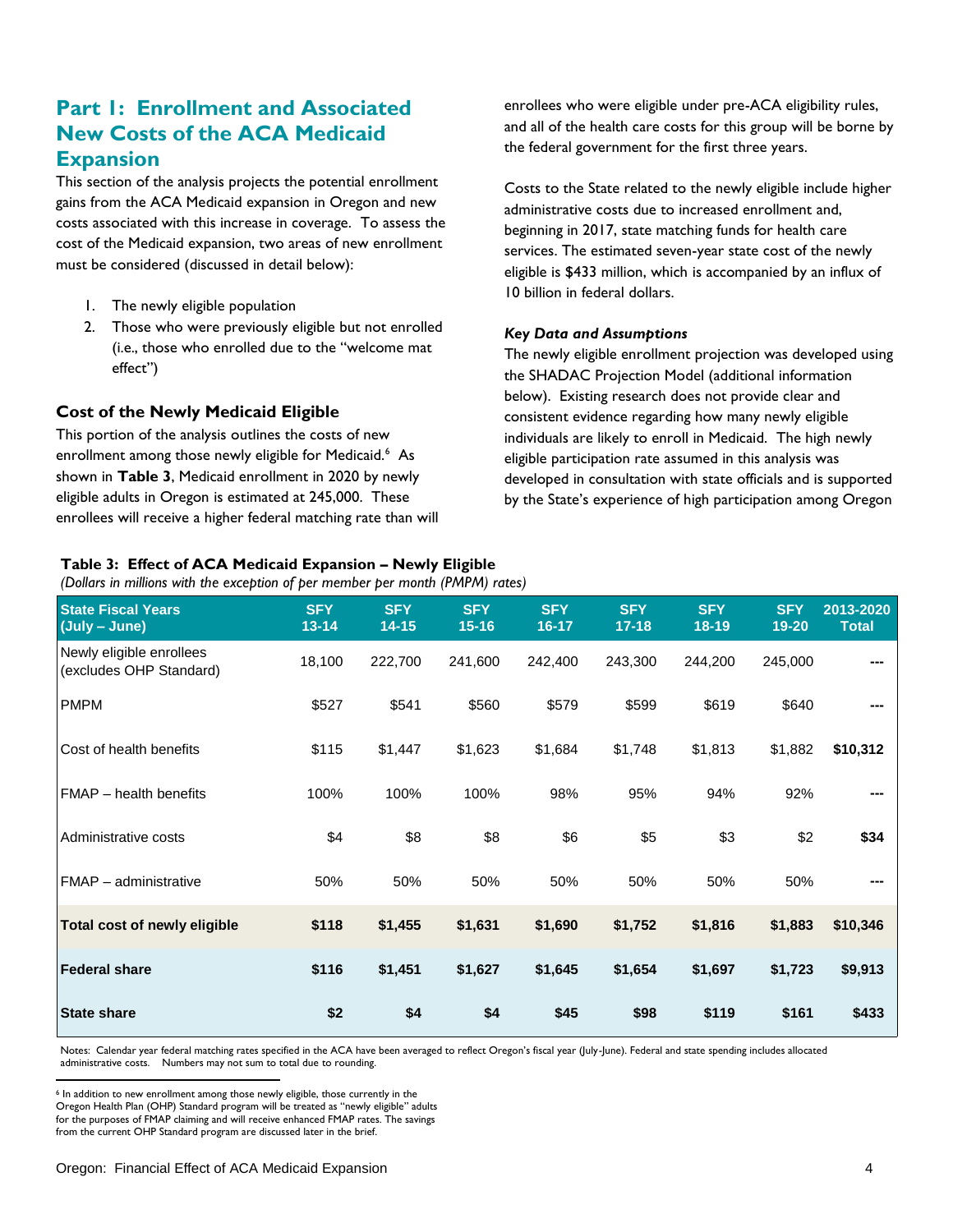children who are eligible for Medicaid and the Children's Health Insurance Program  $(CHIP).<sup>7</sup>$  The assumed participation rate results in 95 percent of Oregonians having some type of insurance coverage.

The per member per month (PMPM) cost estimate for the newly eligible population is based on expenditure and caseload projections provided by state officials for the Oregon Health Plan (OHP) Standard population and the presumed newly eligible population.<sup>8</sup> These expenditures were increased by six percent to reflect benefit changes needed to align the OHP Standard benefit package with ACA requirements.<sup>9</sup> The growth in per member per month expenditures incorporates the health system transformation targets agreed upon between the state and CMS under the approved OHP demonstration waiver. <sup>10</sup>The increase in newly eligible enrollees produced by the model was adjusted to assume a phased-in effect that would occur over a three year period, starting in January 2014.<sup>11</sup>

With increased enrollment, administrative costs to the State will also increase. In this analysis, SHADAC uses preliminary budget estimates provided by Oregon officials. Officials project that 99 additional limited duration staff will be needed in the early years of the expansion (2014 to 2016) to handle increases in enrollment.<sup>12</sup> In later years, the need for enhanced staffing is projected to decline to 20 additional staff needed in 2020. Administrative costs will be shared 50/50 between the state and federal government.

## **Cost of the Previously Eligible but Not Enrolled (Welcome Mat Effect**)

Not everyone who is eligible for means-tested public programs participates in them, and Medicaid is no exception. When public programs are expanded, new enrollment often occurs not only among the newly eligible, but also among the previously eligible populations. This is termed the "welcome" mat" effect and was seen after CHIP was created in 1997 and more recently as several states have expanded coverage for children.<sup>13</sup>

There is consensus among experts and policymakers that the implementation of the ACA will generate a welcome mat effect. This is attributed to the new coverage paradigm that will include the individual mandate and insurance exchanges as well as enhanced outreach that will increase the visibility of Medicaid and enrollment simplifications that will make it easier to sign up for coverage. The cost implications of this welcome mat effect in relation to the ACA are particularly important, because these new enrollees will not receive the enhanced federal matching rate.

Many of the provisions assumed to drive the welcome mat effect, such as the individual mandate to purchase insurance coverage, do not depend on a state's decision to pursue the Medicaid expansion. As a result, there is uncertainty about how much welcome mat enrollment should be attributed to the Medicaid expansion decision. For the present analysis, just over one-third of the welcome mat effect on enrollment is attributed specifically to the Medicaid expansion decision.<sup>14</sup>

Driven by the Medicaid expansion, an estimated 10,100 previously eligible but not enrolled adults will be enrolled in Medicaid in Oregon by 2020 (**Table 4**). The State will receive the standard FMAP rate for these enrollees (i.e., not the enhanced federal match that the newly eligible will receive). The estimated seven-year cost to the State for these "previously eligible" adults is \$134 million. This will be matched by 229 million in federal dollars. The model projections estimate an increase in enrollment of previously eligible children attributable to the expansion as well – 5,200 will be enrolled by 2020. These previously eligible children will receive the regular Medicaid and CHIP match rates and are estimated to cost the State \$25 million by 2020. The federal match for these children is projected at \$49 million.

 $\overline{\phantom{a}}$ 

<sup>7</sup> Participation rate assumptions were also informed by Oregon's 95 percent participation rate for the Supplemental Nutrition Assistance Program (SNAP) (for individuals with incomes less than 130 percent FPL) and the size of the reservation list for OHP Standard.

<sup>8</sup> PMPM expenditure and caseload projections were generated on October 16, 2012. <sup>9</sup> Newly Eligible Mandatory Individuals: The Affordable Care Act (ACA). Division of Medical Assistance Programs, Oregon Health Authority, August 20, 2012.

<sup>10</sup> Under Oregon's approved Medicaid Section 1115 demonstration waiver, the state has agreed to a 2% reduction target in per capita spending growth by the third year of the demonstration (SFY 2014-15) under health system transformation.

<sup>&</sup>lt;sup>11</sup> The projection assumes that the full impact of the law will phase in over a three year eriod - 15 percent in SFY 2014, 70 percent in SFY 2015, and 15 percent in SFY 2016. period – 15 percent in Sr (2017, 70 persens in 2.<br><sup>12</sup> OHA 2013-2015 Governor's Recommended Budget.

 <sup>13</sup> ―Putting out the Welcome Mat: Implications of Coverage Expansions for Already-Eligible Children", Georgetown University Health Policy Institute, Center for Children and Families, September 2008.

<sup>14</sup> The estimated full impact of the ACA on enrollment by previously eligible but unenrolled individuals is 21,200 adults and 20,800 children in 2020. Under these assumptions, 36 percent of welcome mat enrollment is attributed to the Medicaid expansion, which computes to 27 percent of the costs. The total state cost associated with this enrollment is estimated at \$381 million by 2020.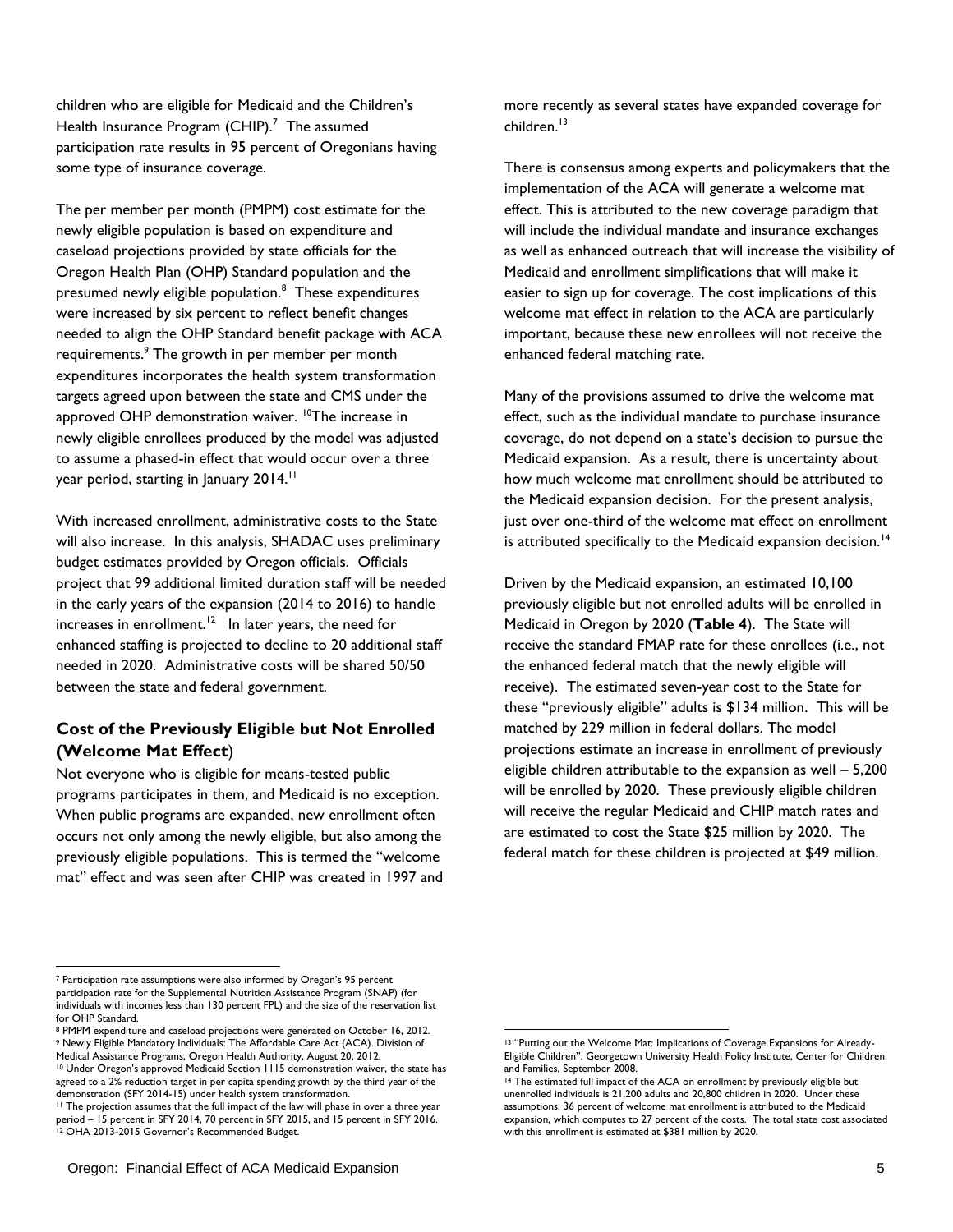#### **Table 4: Effect of ACA Medicaid Expansion – Previously Eligible But Not Enrolled (Welcome Mat Effect)**  *(Dollars in millions with the exception of PMPM rates)*

| <b>Previously Eligible Adults</b>          | <b>SFY</b><br>2014 | <b>SFY</b><br>2015 | <b>SFY</b><br>2016 | <b>SFY</b><br>2017 | <b>SFY</b><br>2018 | <b>SFY</b><br>2019 | <b>SFY</b><br>2020 | 2014-2020<br><b>Total</b> |
|--------------------------------------------|--------------------|--------------------|--------------------|--------------------|--------------------|--------------------|--------------------|---------------------------|
| New enrollment                             | 800                | 9,400              | 10,100             | 10,100             | 10,100             | 10,100             | 10,100             |                           |
| <b>PMPM</b>                                | \$439              | \$454              | \$470              | \$486              | \$502              | \$519              | \$537              |                           |
| <b>FMAP</b>                                | 62.97%             | 63.14%             | 63.14%             | 63.14%             | 63.14%             | 63.14%             | 63.14%             |                           |
| Total cost of previously eligible adults   | \$4                | \$51               | \$57               | \$59               | \$61               | \$63               | \$65               | \$362                     |
| <b>Federal share</b>                       | \$3                | \$32               | \$36               | \$37               | \$39               | \$40               | \$41               | \$229                     |
| State share                                | \$2                | \$19               | \$21               | \$22               | \$23               | \$23               | \$24               | \$134                     |
| <b>Previously Eligible Children</b>        |                    |                    |                    |                    |                    |                    |                    |                           |
| New enrollment                             | 700                | 4,900              | 5,200              | 5,200              | 5,200              | 5,200              | 5,200              |                           |
| <b>FMAP</b>                                | 66.34%             | 67.18%             | 67.18%             | 67.18%             | 67.18%             | 67.18%             | 64.47%             |                           |
| <b>PMPM</b>                                | \$174              | \$180              | \$186              | \$192              | \$199              | \$205              | \$212              |                           |
| Total cost of previously eligible children | \$1                | \$11               | \$12               | \$12               | \$12               | \$13               | \$13               | \$74                      |
| Federal share                              | \$1                | \$7                | \$8                | \$8                | \$8                | \$9                | \$9                | \$49                      |
| State share                                | \$0.5              | \$3                | \$4                | \$4                | \$4                | \$4                | \$5                | \$25                      |
| <b>All Previously Eligible</b>             |                    |                    |                    |                    |                    |                    |                    |                           |
| <b>Total cost of previously eligible</b>   | \$6                | \$62               | \$69               | \$71               | \$74               | \$76               | \$79               | \$436                     |
| <b>Federal share</b>                       | \$4                | \$40               | \$44               | \$45               | \$47               | \$49               | \$50               | \$278                     |
| <b>State share</b>                         | \$2                | \$22               | \$25               | \$26               | \$27               | \$28               | \$29               | \$158                     |

Note: Numbers may not sum to total due to rounding.

#### *Key Assumptions*

Projected enrollment among previously eligible but not enrolled adults and children was developed using the SHADAC Projection Model. As with the assumptions for the newly eligible, the model assumes a high level of participation among previously-eligible adults and children and, as noted, projects a 95 percent statewide coverage rate.

Projected PMPM costs were constructed using weighted averages of PMPM costs for current Medicaid/CHIP eligibility categories. Current expenditure and caseload information, including annual projections, were provided by state officials and incorporate the targets for reduced spending growth agreed to by the state and  $CMS$ <sup>15</sup> As with the newly-eligible enrollees, the enrollment and fiscal effects of the increase in previously eligible but not enrolled individuals is phased in over a three year period, starting in 2014. $^{16}$ 

Projected federal matching rates for the previously eligible populations were provided by Oregon officials. The rate for children reflects a weighted average of the Medicaid and

CHIP matching rates, per assumptions provided by the State; the increase in CHIP match rates that was included in the ACA for 2015 to 2019 is also reflected.

## **Part II: Potential State Savings Resulting from the ACA Medicaid Expansion**

This section of the analysis projects the potential savings from the ACA Medicaid expansion. Total savings are comprised of savings in three areas (discussed in detail below):

- 1. The savings from transitioning current Medicaid populations to the "newly eligible group" (thus garnering a higher federal match).
- 2. The savings from reducing demand for state programs for the uninsured.
- 3. Savings to Oregon's Public Employee Benefit Board (PEBB) and Oregon Educator's Benefit Board (OEBB) due to premium reductions driven by reductions in uninsurance.

 $\overline{\phantom{a}}$ <sup>15</sup> PMPM expenditure and caseload projections were generated on October 16, 2012. <sup>16</sup> The projection assumes that the full impact of the law will phase in over a three year period – 15 percent in 2014, 70 percent in 2015, and 15 percent in 2016.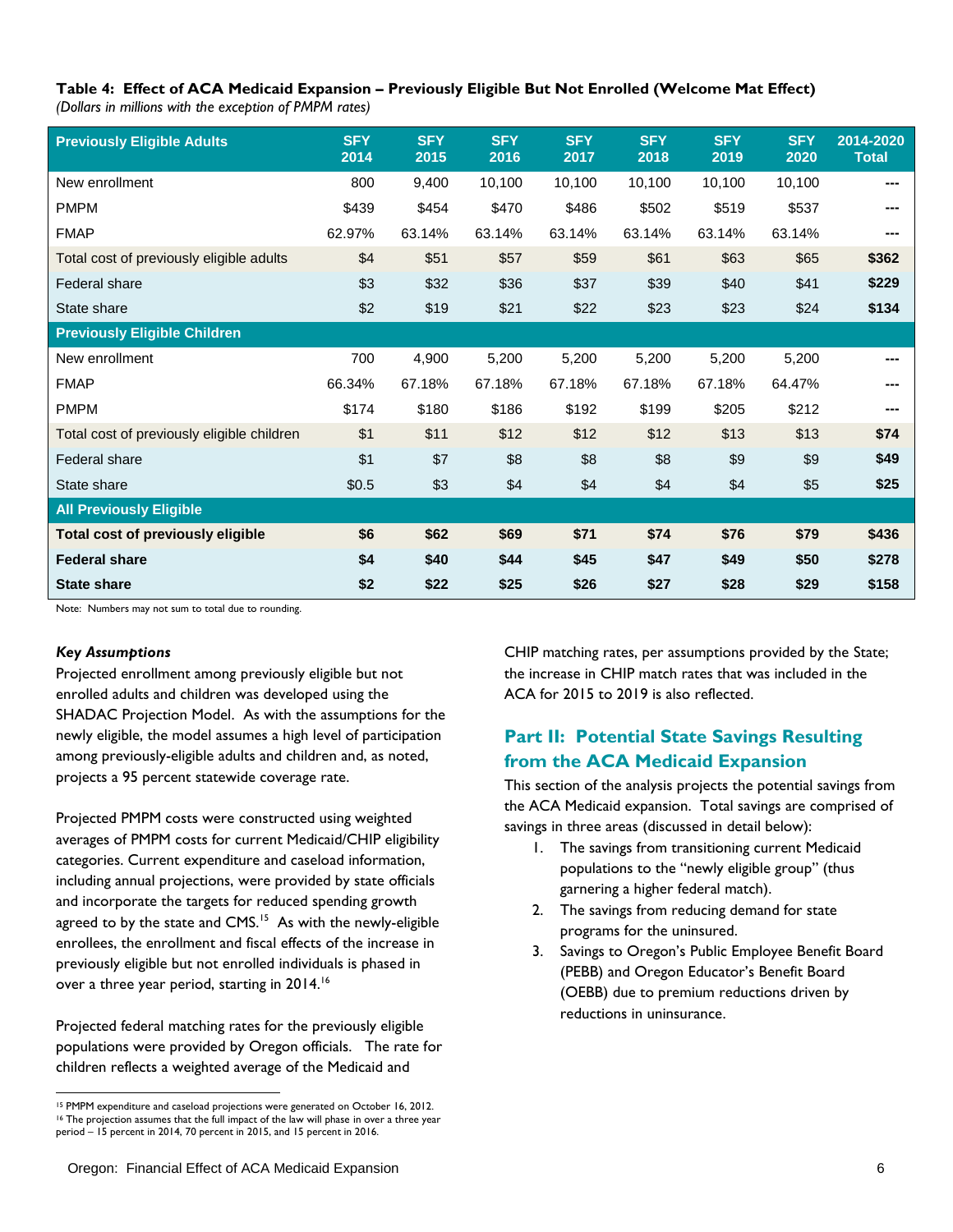|                                                 | <b>SFY</b><br>2014 | <b>SFY</b><br>2015 | <b>SFY</b><br>2016 | <b>SFY</b><br>2017 | <b>SFY</b><br>2018 | <b>SFY</b><br>2019 | <b>SFY</b><br>2020 | 2014-2020<br><b>Total</b> |
|-------------------------------------------------|--------------------|--------------------|--------------------|--------------------|--------------------|--------------------|--------------------|---------------------------|
| Breast and Cervical Cancer Treatment Program    | \$1                | \$3                | \$3                | \$3                | \$3                | \$3                | \$3                | \$21                      |
| Presumptive eligibility due to disability       | \$0.20             | \$0.50             | \$0.50             | \$0.50             | \$0.60             | \$0.60             | \$0.60             | \$3.50                    |
| <b>Total general fund savings from Medicaid</b> | \$2                | \$4                | \$4                | \$4                | \$4                | \$4                | \$4                | \$24                      |
| <b>Total other fund savings - OHP Standard</b>  | \$62               | \$147              | \$161              | \$167              | \$172              | \$178              | \$184              | \$1,072                   |

#### **Table 5: Effect of the ACA Medicaid Expansion - Savings from Current Medicaid Populations** (*Dollars in millions)*

Note: Numbers may not sum to total due to rounding.

## **Savings for Current Medicaid Populations**

The ACA definition of "newly eligible" includes some groups that are currently covered by Medicaid (e.g., those with limited benefits or capped enrollment who are made eligible via demonstration waivers). By transitioning these current Medicaid beneficiaries into the ACA's "newly eligible" category, states will be able to access the enhanced federal match, thereby replacing state dollars with federal dollars. For states that choose to expand Medicaid, these dollars can be counted as cost savings.<sup>17</sup>

As part of this analysis, Oregon's Medicaid programs were reviewed to determine whether current enrollees could access Medicaid through the "newly eligible" group or the Exchange in 2014 and to identify the considerations that would inform the State's decision to maintain or eliminate the program. Two Medicaid coverage programs where the nonfederal share was financed by the general fund were identified as potential candidates for state savings since beneficiaries would have alternative coverage options in 2014: the Oregon Breast and Cervical Cancer Treatment (BCCT) Program and the presumptive eligibility (PE) for disability program. State officials estimated that enrollment would decrease by 40 percent for BCCT and by 75 percent for PE due to disability by transitioning these enrollees to the "newly eligible" group. This shift would result in a cumulative state general fund savings of \$24 million by 2020 (see **Table 5**). In addition, current enrollees in the OHP Standard program are considered "newly eligible" for the purposes of the enhanced federal match, which would result in a further savings of \$1.1 billion between 2014 and 2020.

#### 17 In some cases, states might choose to eliminate programs entirely if the majority of enrollees can either gain coverage through the Medicaid new adult group or through qualified health plans with tax credits in the exchange.

#### *Key Assumptions*

Based on guidance from Manatt Health Solutions and input from state officials, existing Medicaid programs were reviewed to determine whether enrollees might be considered "newly eligible" in 2014.

Although Oregon has not received a definitive determination from the federal government that these enrollees will be eligible for the enhanced match rate, the analysis assumes that these groups meet the definition of "newly eligible" because they meet the definition under section 2001 of the ACA – enrollees with limited benefits or capped enrollment.<sup>18</sup> For each of the three programs, uniform data were collected to estimate the number of enrollees likely to transition to the "newly eligible" group. Projections assume that these enrollees will transfer to the newly eligible category in 2014 without a phase in.<sup>19</sup>

The estimated state cost savings from the BCCT program assumes a 40 percent reduction in enrollment in 2014. Since these programs cover women up to 250 percent FPL, savings are achieved by transitioning women below 138 percent FPL to Medicaid and those above 138 percent FPL to the exchange. Cost savings projections are based on 2011 demonstration year spending in 2014, with two percent growth thereafter.

Savings from enrollees' presumptively eligible for Medicaid due to disability are based on projected reductions in this means of enrollment due to expanded coverage options under Medicaid. Projections assume that a majority of individuals who currently apply for Medicaid based on a disability will be eligible for Medicaid in the "newly eligible" group and will therefore not need coverage under the

 $\overline{\phantom{a}}$ 

<sup>&</sup>lt;sub>18</sub><br>I<sup>8</sup> This analysis could be affected by future Centers for Medicare and Medicaid Services decisions about how states can claim enhanced federal matching funds for newly eligible adults.

<sup>19</sup> State officials are currently re-assessing the existing OHP Standard Reservation List for applicants interested in health coverage through the OHP, which may shift more "newly eligible" enrollment to 2014.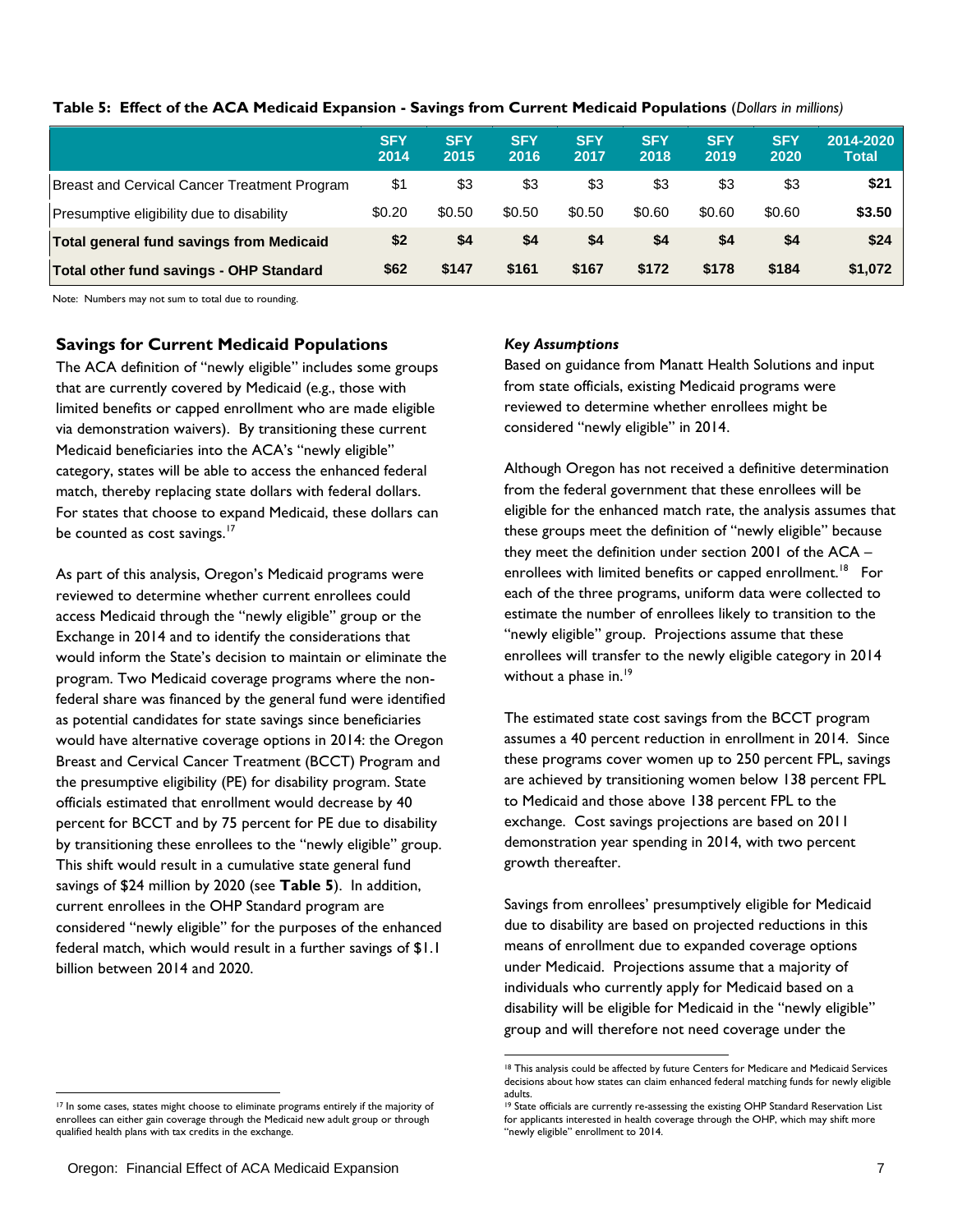#### **Table 6: Effect of the ACA Medicaid Expansion – General Fund Savings from State Programs for the Uninsured**  (*Dollars in millions)*

|                                                | <b>SFY</b><br>2014 | <b>SFY</b><br>2015 | <b>SFY</b><br>2016 | <b>SFY</b><br>2017 | <b>SFY</b><br>2018 | <b>SFY</b><br>2019 | <b>SFY</b><br>2020 | 2014-2020<br><b>Total</b> |
|------------------------------------------------|--------------------|--------------------|--------------------|--------------------|--------------------|--------------------|--------------------|---------------------------|
| Non-Medicaid substance abuse                   | \$4                | \$8                | \$8                | \$8                | \$8                | \$8                | \$8                | \$52                      |
| Community mental health                        | \$11               | \$22               | \$23               | \$23               | \$24               | \$24               | \$25               | \$152                     |
| Total savings state programs for the uninsured | \$15               | \$30               | \$31               | \$31               | \$32               | \$33               | \$33               | \$204                     |

presumptive eligible group while their disability status is being determined.

## **Potential Savings from Current State Programs for the Uninsured**

Like many states, Oregon supports the costs of health care programs and services for the uninsured. Under an expanded Medicaid program, many of the individuals receiving care from these programs and providers will enroll in Medicaid, thus reducing the uncompensated care costs required to be subsidized by the State.

## *Key Assumptions*

 $\overline{\phantom{a}}$ 

Manatt Health Solutions assisted state officials in identifying where state funding for certain programs could be reduced or eliminated as the costs for these programs were increasingly covered by Medicaid as a result of the Medicaid expansion. Cost saving estimates related to state-funded chemical dependency programs relied on administrative data, client health insurance status (self-report to provider) and income to project those likely to gain coverage under an expansion. Savings projections assume a reduction in program costs and state spending commensurate with the increase in Medicaid coverage. State general fund spending costs in 2014 are set at the 2010-2011 fiscal year level and are subject to a two percent annual increase. $^{\mathrm{20}}$ 

State general fund savings resulting from reductions in spending on community mental health are based on the assumption that a reduction in the number of uninsured due to the Medicaid expansion will result in a reduced client load. These assumptions were developed in consultation with state staff familiar with client demographics and applied to administrative data on annual spending. The projections assume a 50 percent savings to programs for non-residential

adults as well as those targeted at older adults. The projections assume a 65 percent reduction for all other programs including the regional acute care program, the supported employment program and community support services for the homeless.<sup>21</sup>

## **Potential Premium Reductions from a Reduced Uninsured Population**

The reduction in the number of uninsured can reduce premiums for state and private purchasers of insurance to the extent that providers shift a portion of the cost of uncompensated expenses to the insured. Under the Medicaid expansion, the uncompensated care burden—and resulting cost-shifting—would be expected to decline along with the number of uninsured. This analysis uses estimates from the work of Hadley et al. in Health Affairs from 2009.<sup>22</sup> Their analysis found that approximately 1.7 percent of the cost of an insured premium is due to costs from the uninsured. While some studies have found cost shifting percentages that are much higher, the Hadley study is more careful about including other revenue sources, such as: charity, disproportionate share hospital (DSH) payments from Medicaid and Medicare, state and local spending, and other federal programs.<sup>23</sup>

For this analysis we assume that if the uninsured population is reduced, these costs (i.e., 1.7 percent of premiums) could be reduced (proportionately) from the price paid by state purchasers of health insurance. **Table 7** summarizes the estimated premiums and savings resulting from the reduction in uninsurance for the Oregon Employee Benefits Board (OEBB) and Public Employee Benefits Board (PEBB) and how they accrue to the general fund and other funds.

<sup>20</sup> Fiscal year 2010-2011 program data were generated October 10, 2012. The analysis includes data on clients served in the 2010 -2011 biennium and excludes clients with incomplete administrative records or those whose records were terminated because their appointment wasn't kept, because they passed away, or for other administrative reasons.

 $21$  Estimates were based on the 2011-2013 Legislative Approved Budget and were provided by Oregon Health Authority staff on November 2, 2012.

 $22$  Hadley, J., Holahan, J., Coughlin, T., and Miller, D., 2008. Costs Covering the Uninsured in 2008: Current Costs, Sources of Payment, and Incremental Costs. Health Affairs, 27, no.5 : w399-w415.

<sup>&</sup>lt;sup>23</sup> Families USA. "Hidden Health Tax: Americans Pay a Premium". 2009. Available online at http://familiesusa2.org/assets/pdfs/hidden-health-tax.pdf.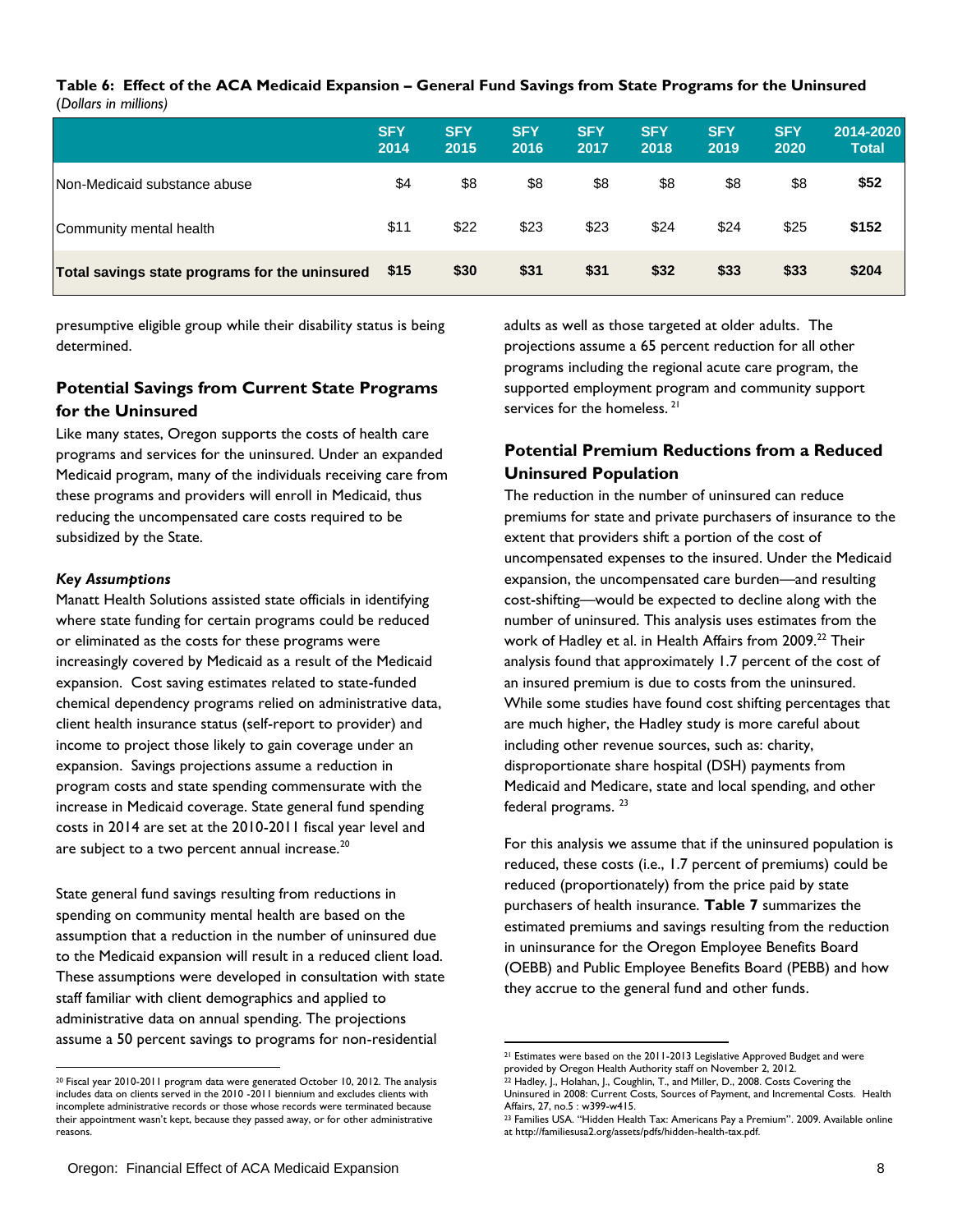|  |  | Table 7: Premium Reduction from a Reduced Uninsured Population (Dollars in millions) |  |  |
|--|--|--------------------------------------------------------------------------------------|--|--|
|--|--|--------------------------------------------------------------------------------------|--|--|

| <b>Source</b> | <b>Item</b>                | <b>SFY</b><br>2014       | <b>SFY</b><br>2015 | <b>SFY</b><br>2016 | <b>SFY</b><br>2017 | <b>SFY</b><br>2018 | <b>SFY</b><br>2019 | <b>SFY</b><br>2020 | 2014-2020<br><b>Total</b> |
|---------------|----------------------------|--------------------------|--------------------|--------------------|--------------------|--------------------|--------------------|--------------------|---------------------------|
| <b>OEBB</b>   | Premiums                   | \$805                    | \$866              | \$930              | \$1,000            | \$1,075            | \$1,156            | \$1,243            | \$7,075                   |
|               | Adjusted premiums          | \$805                    | \$857              | \$920              | \$989              | \$1,064            | \$1,143            | \$1,229            | \$7,007                   |
|               | Savings general fund       | \$1                      | \$8                | \$9                | \$10               | \$11               | \$12               | \$12               | \$62                      |
|               | Savings other funds        | $\overline{\phantom{a}}$ | \$1                | \$1                | \$1                | \$1                | \$1                | \$1                | \$5                       |
| <b>PEBB</b>   | Premiums                   | \$925                    | \$994              | \$1,069            | \$1,149            | \$1,235            | \$1,328            | \$1,427            | \$8,126                   |
|               | Adjusted premiums          | \$924                    | \$984              | \$1,057            | \$1,136            | \$1,222            | \$1,313            | \$1,412            | \$8,048                   |
|               | Savings general fund       |                          | \$4                | \$5                | \$5                | \$5                | \$6                | \$6                | \$30                      |
|               | Savings other funds        | ٠                        | \$4                | \$5                | \$5                | \$5                | \$6                | \$6                | \$32                      |
| Total         | <b>Premiums</b>            | \$1,730                  | \$1,860            | \$1,999            | \$2,149            | \$2,310            | \$2,483            | \$2,670            | \$15,201                  |
|               | <b>Adjusted premiums</b>   | \$1,729                  | \$1,841            | \$1,977            | \$2,126            | \$2,285            | \$2,457            | \$2,641            | \$15,055                  |
|               | Savings general fund       | \$1                      | \$12               | \$14               | \$15               | \$16               | \$17               | \$18               | \$93                      |
|               | <b>Savings other funds</b> |                          | \$5                | \$6                | \$6                | \$6                | \$7                | \$7                | \$37                      |

Notes: Premiums include medical expenditures for non-fully-insured products. PEBB premiums have 20 percent of costs covered by the federal government and thus those savings are not tabulated.

#### *Key Assumptions*

The premiums are reduced by 1.7 percent in proportion to the reduction in uninsurance for each year from the projection model. Thus, if uninsurance is reduced by 70 percent (as is the case in 2020), premiums are projected to decline by 1.2 percent. This calculation assumes that providers will not need to shift the cost of care for those previously uninsured since they are now paid through Medicaid. If Medicaid payment rates do not fully compensate providers, the savings would be proportionately smaller.

## **Part III: Employment and Tax Revenue Effects of the ACA Medicaid Expansion**

This section of the analysis estimates the employment and tax revenue effects that will occur from SFY 2014 to SFY 2020 as a result of the new federal spending generated by the ACA Medicaid expansion. The analysis is consistent with the projection results from SHADAC's analysis of the effect of the Medicaid expansion on state spending. This analysis was produced by Oregon Health Sciences University's Center for Health Systems Effectiveness (CHSE).

#### **Table 8: New Federal Spending in Oregon** (*Dollars in millions)*

|                                                        | <b>SFY</b><br>2014 | <b>SFY</b><br>2015 | <b>SFY</b><br>2016 | <b>SFY</b><br>2017 | <b>SFY</b><br>2018 | <b>SFY</b><br>2019 | <b>SFY</b><br>2020 | 2014-2020<br><b>Total</b> |
|--------------------------------------------------------|--------------------|--------------------|--------------------|--------------------|--------------------|--------------------|--------------------|---------------------------|
| Federal spending on new enrollees                      | \$120              | \$1,491            | \$1,671            | \$1,691            | \$1,701            | \$1,746            | \$1,772            | \$10,191                  |
| Increased federal spending for OHP-Standard            | \$62               | \$147              | \$161              | \$167              | \$172              | \$178              | \$184              | \$1,072                   |
| <b>Breast and Cervical Cancer Treatment</b><br>Program | \$1                | \$3                | \$3                | \$3                | \$3                | \$3                | \$3                | \$21                      |
| Reduced coverage through presumptive<br>eligibility    |                    | ٠                  | \$1                | \$1                | \$1                | \$1                | \$1                | \$3                       |
| Total new federal spending                             | \$184              | \$1,641            | \$1,836            | \$1,861            | \$1,877            | \$1,928            | \$1,961            | \$11,286                  |

Note: Numbers may not sum to total due to rounding.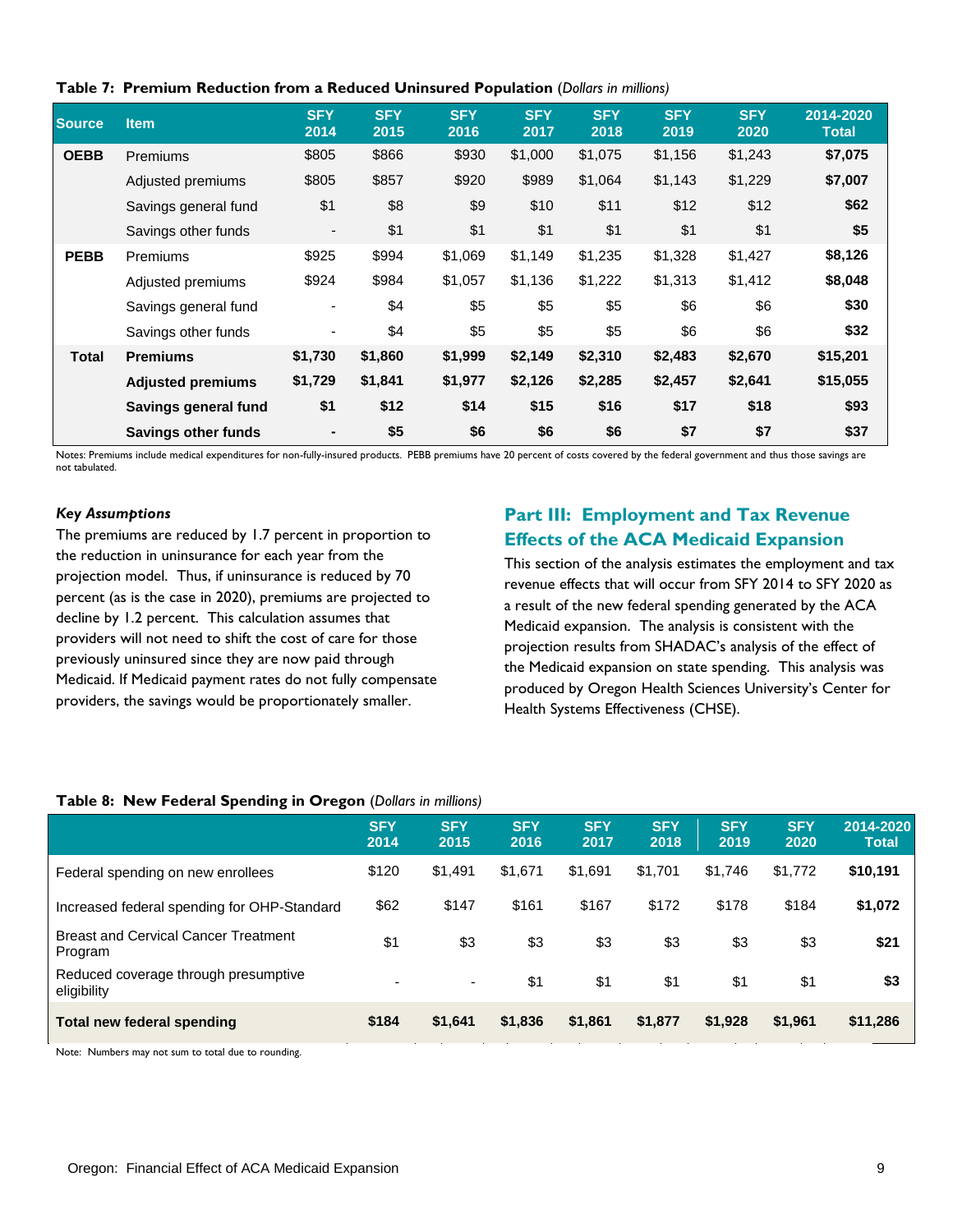| Table 9: Economic Effects from New Federal Spending Attributable to Medicaid Expansion (Dollars in millions) |  |  |  |
|--------------------------------------------------------------------------------------------------------------|--|--|--|
|--------------------------------------------------------------------------------------------------------------|--|--|--|

|                                       |                             | <b>SFY</b><br>2014 | <b>SFY</b><br>2015 | <b>SFY</b><br>2016 | <b>SFY</b><br>2017 | <b>SFY</b><br>2018 | <b>SFY</b><br>2019 | <b>SFY</b><br>2020 | 2014-2020<br><b>Total</b> |
|---------------------------------------|-----------------------------|--------------------|--------------------|--------------------|--------------------|--------------------|--------------------|--------------------|---------------------------|
|                                       | Employment                  | 1,300              | 11,600             | 13,000             | 13,200             | 13,300             | 13,700             | 13,900             |                           |
| <b>Health Care</b><br>(Direct)        | Wages & salaries            | \$99               | \$878              | \$982              | \$996              | \$1,004            | \$1,031            | \$1,049            | \$6,040                   |
|                                       | Spending                    | \$184              | \$1,641            | \$1,836            | \$1,861            | \$1,877            | \$1,928            | \$1,961            | \$11,286                  |
|                                       | Employment                  | 500                | 4,300              | 4,800              | 4,800              | 4,900              | 5,000              | 5,100              |                           |
| <b>Other Industries</b><br>(Indirect) | Wages & salaries            | \$21               | \$188              | \$211              | \$213              | \$215              | \$221              | \$225              | \$1,295                   |
|                                       | Spending                    | \$59               | \$529              | \$592              | \$600              | \$605              | \$621              | \$632              | \$3,637                   |
|                                       | Employment                  | 900                | 8,400              | 9,400              | 9,600              | 9,600              | 9,900              | 10,100             |                           |
| <b>Household</b><br>(Induced)         | Wages & salaries            | \$39               | \$344              | \$385              | \$390              | \$393              | \$404              | \$411              | \$2,365                   |
|                                       | Spending                    | \$112              | \$995              | \$1,113            | \$1,129            | \$1,138            | \$1,169            | \$1,189            | \$6,846                   |
|                                       | <b>Employment</b>           | 2,700              | 24,300             | 27,200             | 27,600             | 27,800             | 28,600             | 29,100             |                           |
| <b>Total</b>                          | <b>Wages &amp; salaries</b> | \$158              | \$1,410            | \$1,577            | \$1,599            | \$1,613            | \$1,656            | \$1,685            | \$9,699                   |
|                                       | <b>Spending</b>             | \$355              | \$3,165            | \$3,541            | \$3,589            | \$3,620            | \$3,718            | \$3,782            | \$21,770                  |

The estimated tax revenues resulting from the Medicaid expansion are calculated by first estimating the economic effect of new federal spending in Oregon. These are dollars that are spent in the State due to the Medicaid expansion.

This spending is entered as input into an IMPLAN economic model to estimate the effect on employment, income, and output.<sup>24</sup> The IMPLAN software calculates output results at three different levels of impact –direct, indirect, and induced—using state-specific matrices of how dollars spent in health care transfer through the economy between industries and people.

- Health care spending (direct effect): For example, increased health care spending may result in increased hospital bed purchases, of which a percentage is purchased from Oregon hospital-bed manufacturers. Because health care is a laborintensive industry, a large percentage of the spending appears as health care worker income.
- Spending by other local industries (indirect effect): For example, a hospital bed manufacturer may need to hire more workers and buy fabricated metal.
- Household spending (induced effect): the household spending of the employee income (from both direct and indirect effects) in the economy.

Through these three effects (direct, indirect, and induced), spending on Medicaid benefits has a greater economic effect than just the amount of new health care spending. The

resulting "multiplier" (the ratio of total effects divided by spending) depends primarily on whether the industry purchases local goods and services.<sup>25</sup> This type of effect analysis has been carried out for understanding Medicaid spending in many state-level analyses.<sup>26</sup>

**Table 8** shows how the spending values used in the IMPLAN model are calculated. The new federal spending is based on the federal spending on new enrollees attributed to expansion and federal spending for existing coverage programs whose enrollees would be newly eligible under expansion.<sup>27</sup> Total new federal spending attributable to Medicaid expansion ranges from \$184 million in 2014 to \$1.9 billion in 2020.

The economic effects from this spending are shown in **Table 9**. By the time the expansion reaches full implementation in 2016, the \$1.8 billion in health care spending is projected to support 13,000 jobs and \$982 million in salaries and wages. This activity leads to \$592 million in spending in other local industries, which supports an additional 4,800 jobs and \$211 million in salaries and wages by 2016. In the same time period, households are expected to spend \$1.1 billion in the Oregon economy, supporting 9,400 jobs and \$385 million

 <sup>24</sup> IMPLAN was developed by the USDA and follows accounting conventions used by the Bureau of Economic Analysis. Its use in policy analysis is described in "Using Implan to Assess Local Economic Impacts" found at https://edis.ifas.ufl.edu/pdffiles/FE/FE16800.pdf

 $\frac{25 \text{ In Oregon, the sectors involved in health care had an average multiplier of 1.97 which}$ is in the 80<sup>th</sup> percentile for largest impact across all 440 sectors. The highest multiplier is for State and Local Government Passenger Transit at 2.7 and lowest is for Lessors of Nonfinancial Intangible Assets at 1.24.

<sup>&</sup>lt;sup>26</sup> Kaiser, 2009. "The Role of Medicaid in State Economies." Kaiser Commission on Medicaid and the Uninsured: A Look at Research. January, 2009. Note: Over one-half of the studies used IMPLAN, the remainder used RIMS II or other models.

 $27$  This percentage assumes that 50 percent of the enrollment of eligible adults is attributable to Medicaid expansion. Similarly, 25 percent of children and childless adults enrolling is attributable to Medicaid expansion. The OHP-Standard and newly eligible populations are 100 percent attributable to the expansion.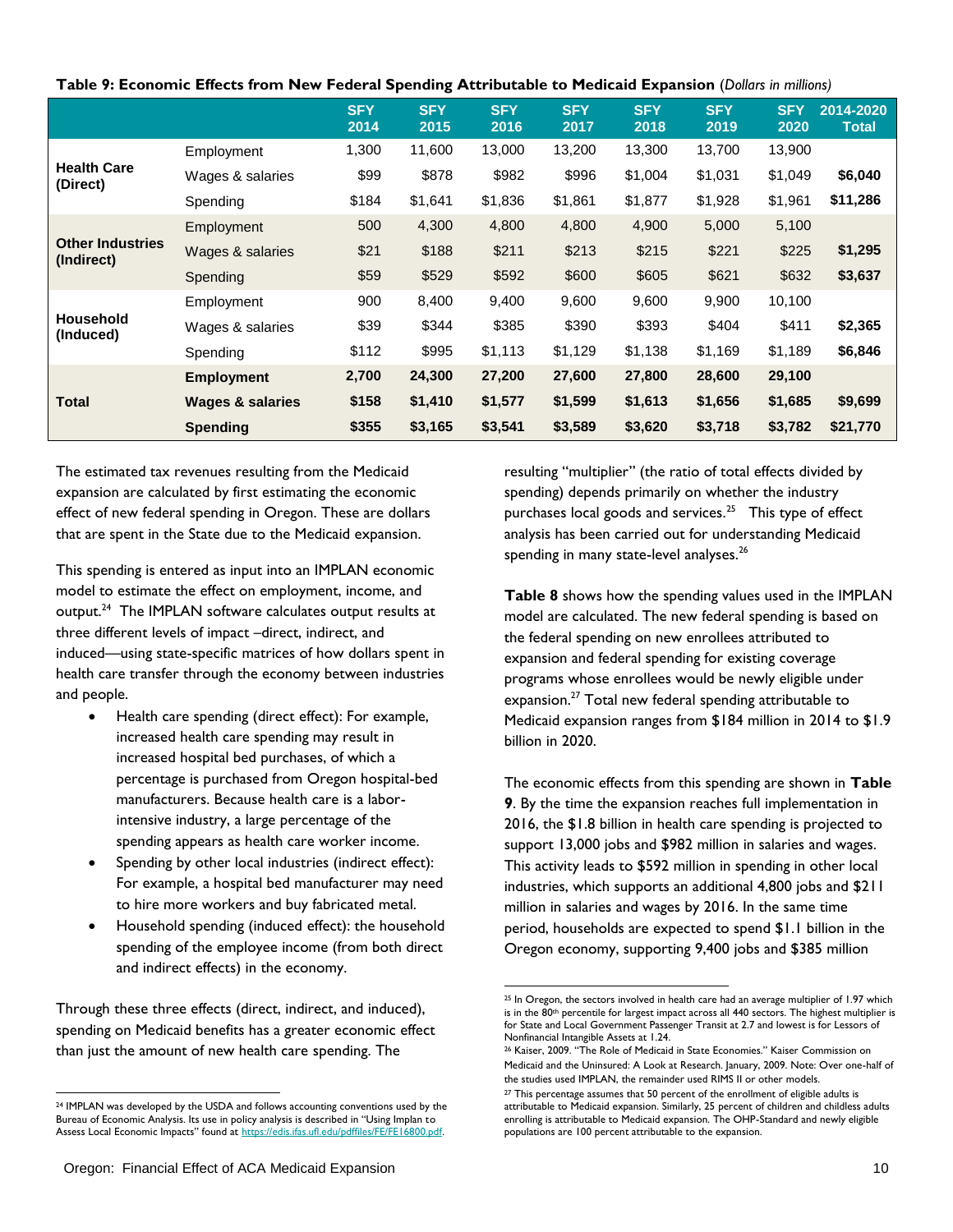|                                       |                          | <b>SFY</b><br>2014 | <b>SFY</b><br>2015 | <b>SFY</b><br>2016 | <b>SFY</b><br>2017 | <b>SFY</b><br>2018 | <b>SFY</b><br>2019 | <b>SFY</b><br>2020 | 2014-2020<br><b>Total</b> |
|---------------------------------------|--------------------------|--------------------|--------------------|--------------------|--------------------|--------------------|--------------------|--------------------|---------------------------|
|                                       | Personal income tax      | \$3.30             | \$29.40            | \$32.90            | \$33.30            | \$33.60            | \$34.50            | \$35.10            | \$202.00                  |
| <b>Health Care</b><br>(Direct)        | Corporate profits tax    | \$0.10             | \$0.60             | \$0.70             | \$0.70             | \$0.70             | \$0.70             | \$0.70             | \$4.10                    |
|                                       | Total                    | \$3.40             | \$30.00            | \$33.50            | \$34.00            | \$34.30            | \$35.20            | \$35.80            | \$206.10                  |
|                                       | Personal income tax      | \$0.70             | \$6.10             | \$6.80             | \$6.90             | \$6.90             | \$7.10             | \$7.20             | \$41.70                   |
| <b>Other Industries</b><br>(Indirect) | Corporate profits tax    | \$0.20             | \$1.30             | \$1.50             | \$1.50             | \$1.50             | \$1.60             | \$1.60             | \$9.20                    |
|                                       | Total                    | \$0.80             | \$7.40             | \$8.30             | \$8.40             | \$8.50             | \$8.70             | \$8.80             | \$50.90                   |
|                                       | Personal income tax      | \$1.20             | \$11.00            | \$12.30            | \$12.50            | \$12.60            | \$13.00            | \$13.20            | \$75.90                   |
| Household<br>(Induced)                | Corporate profits tax    | \$0.30             | \$2.30             | \$2.60             | \$2.60             | \$2.70             | \$2.70             | \$2.80             | \$16.00                   |
|                                       | Total                    | \$1.50             | \$13.40            | \$14.90            | \$15.10            | \$15.30            | \$15.70            | \$16.00            | \$91.90                   |
|                                       | Personal income tax      | \$5.20             | \$46.50            | \$52.00            | \$52.70            | \$53.10            | \$54.60            | \$55.50            | \$319.50                  |
| <b>Total</b>                          | <b>Corporate profits</b> | \$0.50             | \$4.30             | \$4.80             | \$4.80             | \$4.90             | \$5.00             | \$5.10             | \$29.30                   |
|                                       | <b>Total</b>             | \$5.70             | \$50.70            | \$56.70            | \$57.50            | \$58.00            | \$59.60            | \$60.60            | \$348.80                  |

**Table 10: State Tax Revenue from Economic Effect of Medicaid Expansion** (*Dollars in millions)*

more in salaries and wages. The total effect in 2016 is to support 27,200 jobs, \$1,577 million in wages and salaries, and \$3.5 billion in total spending.

The tax revenue due to the effects is shown in **Table 10**. The results show direct effects of taxes of \$32.9 million in 2016 (i.e., at full implementation) and \$202.0 million from 2014 through 2020. Nearly all of the revenue is due to the personal income tax, and a small amount is due to corporate profits  $\text{tax.}^{28}$  In total, the general fund would be increased by \$348.8 million between 2014 and 2020 (the sum of\$319.5 million from personal income taxes and \$29.3 million from corporate profit taxes).

## *Key Assumptions*

l

While some reductions in federal spending in the form of disproportionate share hospital payments or other programs may occur, those changes in spending have not been specified and are excluded from the total new spending estimated here.

The federal spending figures are distributed across the four health care sectors in the IMPLAN software and analyzed as new activity.<sup>29</sup> The IMPLAN software calculates how spending will transpire in terms of 15 different types of taxes

ranging from income taxes to business taxes to fees. For this analysis, taxes that are most likely to be collected by the State for the general fund include personal income tax and corporate profits tax. Other tax revenue may also affect the State's general fund but such revenue is expected to be small and its projection would require many additional assumptions.<sup>30</sup>

The state tax revenue is dependent on whether the industry can accommodate the new spending. The results in this analysis assume that sufficient qualified workers are available to fill any new jobs projected from the new spending; a shortfall in available labor to fill new jobs would result in lower income tax revenue.

Other elements of federal reform designed to save federal spending, such as increasing Medicare premiums for upper income individuals, will occur regardless of the Medicaid expansion and are thus considered as part of the baseline. If these other elements of federal reform extract money from Oregon in the form of taxes or less spending, the State would avoid losses in state income tax revenue of the same magnitude by pursuing the Medicaid expansion, thus maintaining the net effect on the budget.

## **Net Effect of the ACA Medicaid Expansion**

 $\overline{\phantom{a}}$ 

Based on the analysis above, if Oregon chooses to expand Medicaid, approximately 240,000 newly eligible Oregonians

 $^{28}$  The health care sector includes a greater share of non-profit companies and thus a lower profit is observed compared to general spending. This can be seen by comparing the profit as percent of output for direct impacts that are all health care spending (0.04%) and the indirect impacts (0.25%) that are distributed across more industries. <sup>29</sup> The sectors included: Offices of physicians, dentists, and other health practitioners; home health care services; medical and diagnostic labs and outpatient and other ambulatory care services; and private hospitals. It excluded the nursing home sector as the coverage is not intended to provide care to the elderly.

<sup>30</sup> For example, some sales taxes (cigarette, alcohol, and gasoline) also are included in the general fund but large portions are dedicated to other funds and thus are excluded for simplicity.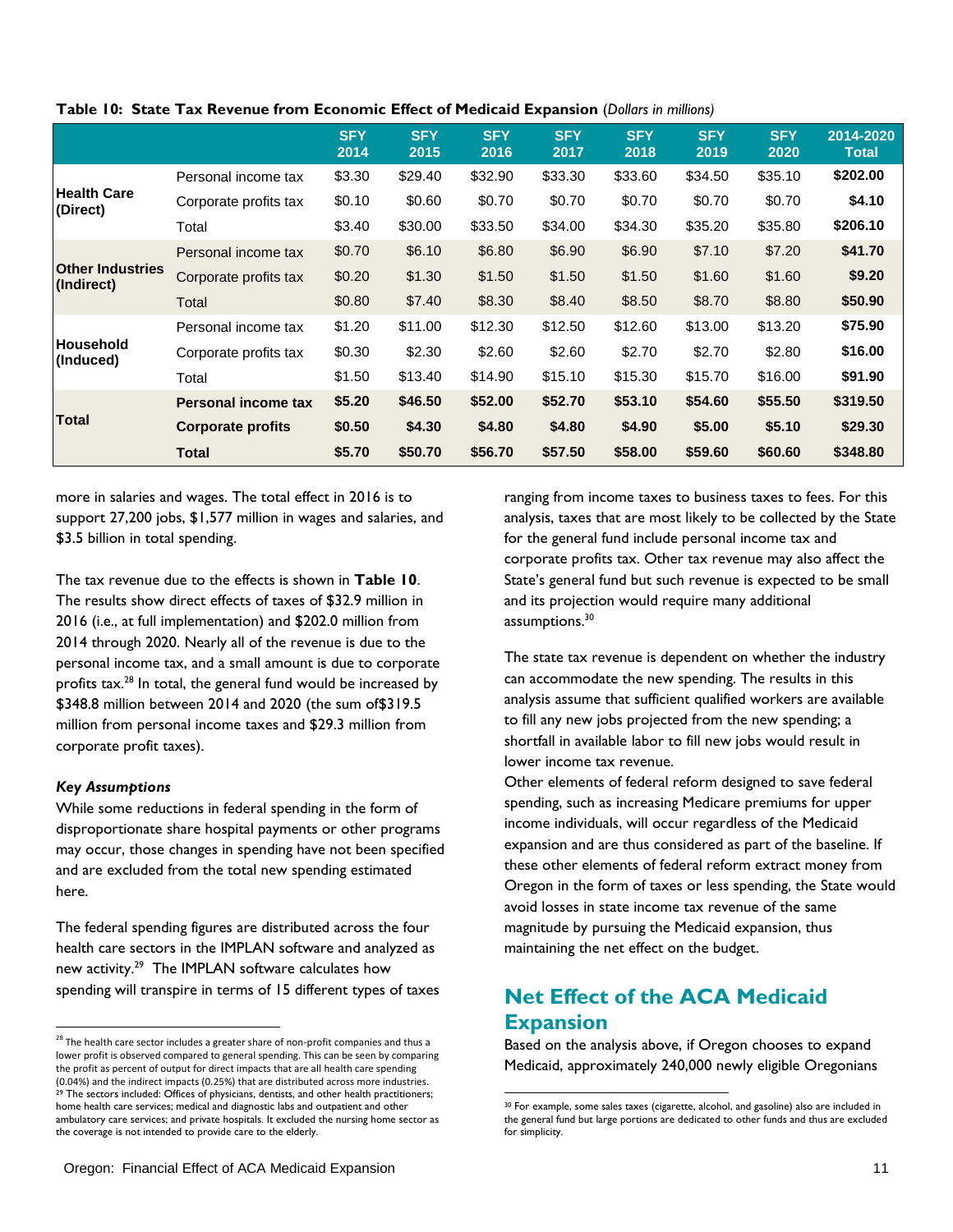will gain health care coverage through OHP. In addition, 20,000 individuals who were previously eligible for OHP, but not enrolled, are likely to gain coverage. The coverage expansion will cost the State \$591 million in general funds, but it will be offset by savings and increased tax revenue generated from increased economic activity. Specifically, the State will save \$32 million in general funds. Savings to the general fund include transitioning current Medicaid enrollees to the newly eligible group, reductions in state spending to support services for the uninsured, and premium reductions for PEBB & OEBB. In addition, transitioning current OHP Standard enrollees to the "newly eligible" group and the enhanced federal match rate will result in \$1.1 billion other fund savings between 2014 and 2020.

In addition to the net financial gain to the state, research shows, that individuals who gain access to coverage are likely to experience personal and financial benefits. Benefits include, better self-reported health status, reductions in depression and reductions in medical debt. In addition, research shows that having greater access to Medicaid reduces overall mortality.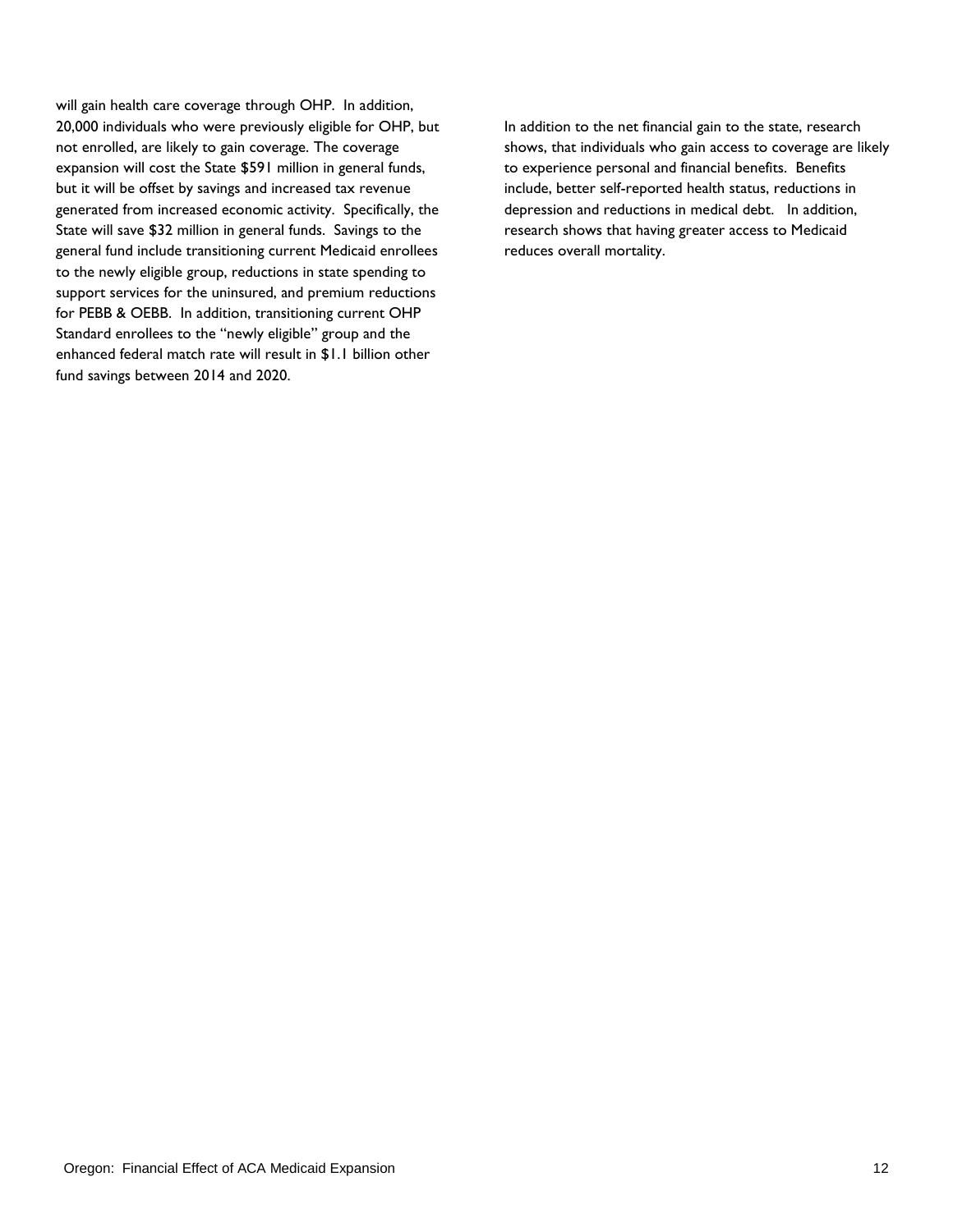## **Appendix A: SHADAC Projection Model**

Enrollment projections were developed using the State Health Access Data Assistance Center (SHADAC) Projection Model, a complex spreadsheet model that that predicts the coverage effects of the ACA at the state level. The model uses high-level assumptions about behavior changes and then translates these assumptions into effects on groups of individuals that have similar characteristics (e.g. age, insurance type, income, employer size). Specifically, the model analyzes how policy changes affect individual and employer behaviors, and how these behavior changes translate into shifts in health insurance coverage.

The SHADAC Projection Model for Oregon is based on data from three federal surveys: the 2010 American Community Survey (ACS), the 2009 Medical Expenditure Panel Survey Household Component (MEPS-HC), and the 2010 Medical Expenditure Panel Survey Insurance Component (MEPS-IC). Data from the ACS and MEPS-IC are specific to Oregon; because state estimates are not available from MEPS-HC, the model uses national data matched to Oregon ACS data using statistical matching techniques. The baseline data were adjusted to match public coverage enrollment data from Oregon's Medicaid and CHIP enrollment files.

To the extent possible, the assumptions used in the model for Oregon are based on Oregon-specific data or developed in consultation with state officials. For example, the population and employment growth projections are based on the August 2012 Oregon Economic and Revenue Forecast.<sup>31</sup> Public program participation rates among the newly and previously eligible are based on discussions with senior policy staff. Other assumptions are based on empirical evidence (e.g. peer reviewed literature) or other reputable sources (e.g. Congressional Budget Office).

For more information about the development of the baseline data and the model structure and assumptions, please see the July 2012 State Health Reform Assistance Network issue brief, ["Predicting the Health Insurance Impacts of Complex Policy Changes: A New](http://www.shadac.org/publications/predicting-health-insurance-impacts-complex-policy-changes-new-tool-states)  [Tool for States.](http://www.shadac.org/publications/predicting-health-insurance-impacts-complex-policy-changes-new-tool-states)"

<sup>&</sup>lt;sup>31</sup> Oregon Economic and Revenue Forecast, August 2012, annual average growth rate for 2010 to 2015.